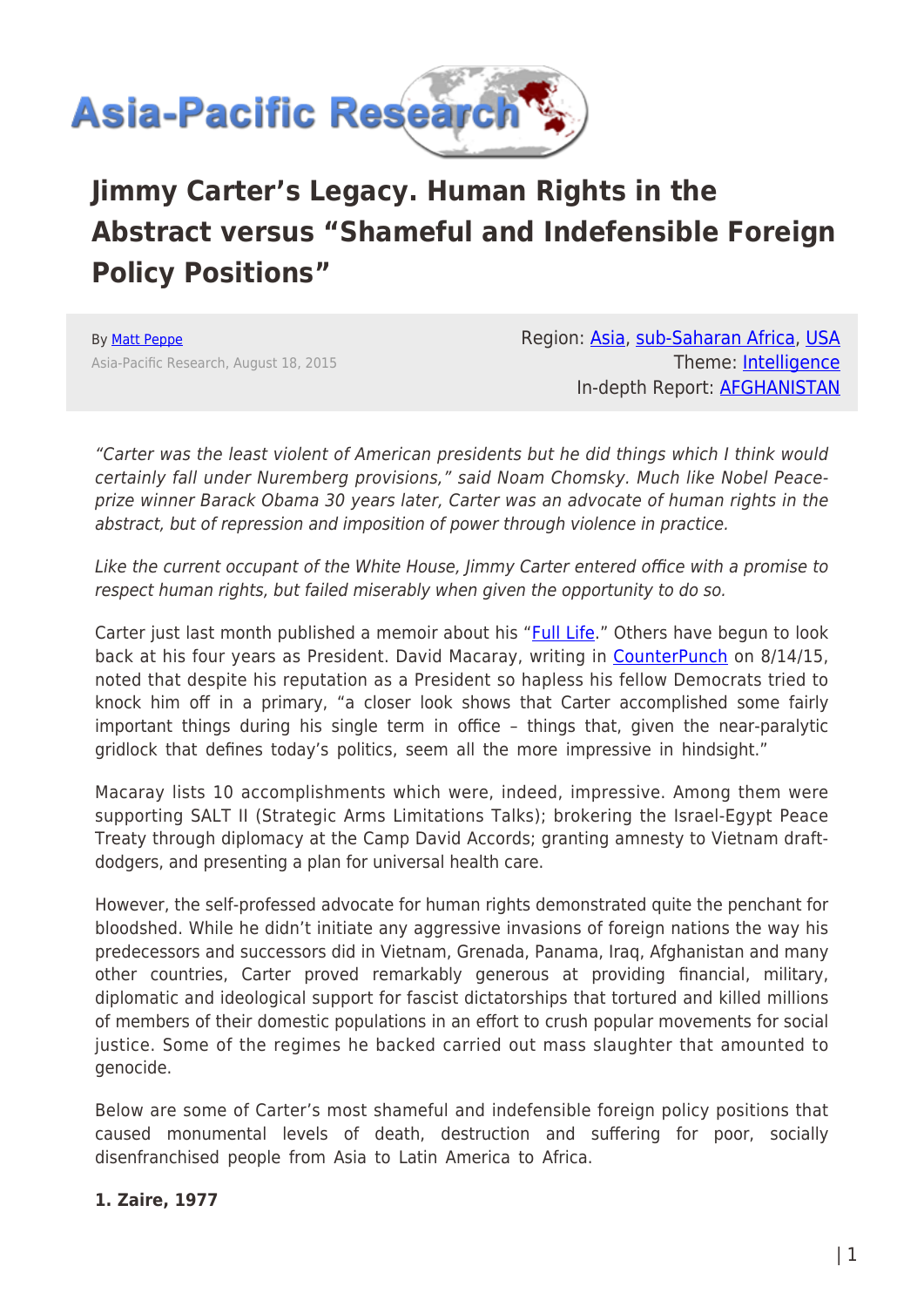After the CIA-sponsored assassination of Patrice Lumumba in 1961, Mobutu Sese Seko ruled as dictator for 16 years – changing the name of the Congo in 1971 to Zaire. In early 1977, rebels fighting with the revolutionary MPLA popular movement in Angola re-entered Zaire to resume their civil war and oust the military strongman. Mobutu sought help from his American and European allies to crush the movement.

William Blum writes in Killing Hope: U.S. Military and CIA Interventions Since World War II that Carter, who had been in office for only two months, was reluctant to involve his administration in a far-reaching intervention whose scope and length could not be easily anticipated.

However, Carter did provide "non-lethal" aid, while he did not protest as European countries offered military aid, and Morocco sent several thousand of its US-trained military forces to aid Mobutu.

"President Carter asserted on more than one occasion that the Zaire crisis was an African problem, best solved by Africans, yet he apparently saw no contradiction to this thesis in his own policy, nor did he offer any criticism of France or Belgium, or of China, which sent Mobutu a substantial amount of military equipment," writes Blum. [1]

# **2. Guatemala, 1977**

The Carter administration issued a report critical of the human rights records of the military government and officially [cut off aid.](http://www.nytimes.com/1982/12/19/world/us-military-aid-for-guatemala-continuing-despite-official-curbs.html) However, Blum argues that this was little more than a public relations stunt while tangible support continued: "the embargoes were never meant to be more than partial, and Guatemala also received weapons and military equipment from Israel, at least part of which was covertly underwritten by Washington. As further camouflage, some of the training of Guatemala's security forces was reportedly maintained by transferring it to clandestine sites in Chile and Argentina." [2]

Meanwhile, the horrors of a genocidal campaign against the indigenous population continued unabated on Carter's watch. Death squads were eliminating peasants, labor leaders, human rights activists and clergy. In the countryside, the military would torture and burn alive "subversives," such as Nobel Prize winner Rigoberta Menchú's own brother.

#### **3. East Timor, 1977**

After the democratically-elected President Sukarno of Indonesia was overthrown with the assistance of the CIA in 1967, mass-murderer Suharto assumed power as military dictator and a strong ally of the US government.

In late 1975, Henry Kissinger and Gerald Ford gave the green light to Suharto to invade neighboring East Timor. After occupying the capital city Dili, Indonesian troops systematically rooted out resistance by the Revolutionary Front for an Independent East Timor (FRETILIN) and the civilian population across the island. Residents of occupied areas were subjected to massive re-education brainwashing campaigns. The death toll from violence by Indonesian forces, malnutrition and disease quickly climbed into the tens of thousands.

The genocidal slaughter reached its peak in 1977, On March 1, 95 members of the Australian Parliament sent a letter to Carter claiming the Indonesian troops were carrying out "atrocities" and asking the American President "to comment publicly on the situation in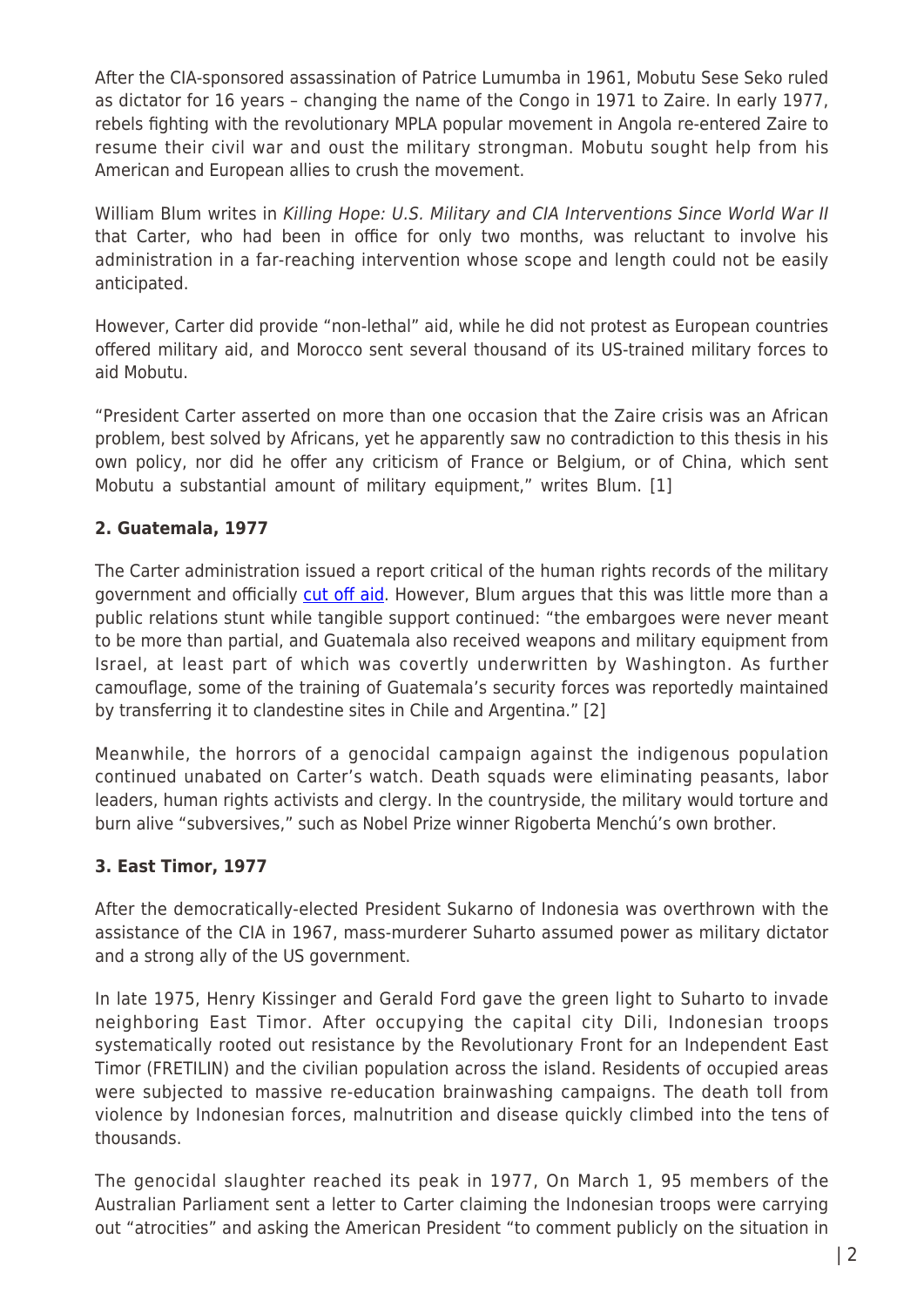East Timor." [3]

The response was crickets. Carter ramped up aid with funding and weapons to the murderous Indonesian regime, brazenly flaunting the human rights requirements imposed on American aid.

As journalist Richard Dudman reported at the time: "amid all the talks about human rights, the country with perhaps the worst record has been getting increased amounts of economic and military aid from the Carter administration," which is attributed to the "bonanza enjoyed by American oil companies and multi-national corporations since the present military regime came to power." [4]

Precise statistics on the death toll of East Timorese at the hands of the Indonesian forces – who enjoyed the unconditional support of the US government - are hard to come by, but [FAIR](http://fair.org/media-beat-column/jimmy-carter-and-human-rights-behind-the-media-myth/) noted in a 1994 article that "by the time Carter left office, about 200,000 people had been slaughtered."

## **4. Angola, 1978**

In 1978, the South African Defence Forces (SADF) carried out a massacre against a refugee camp in Cassinga, Angola. SADF bombers dropped bombs over sovereign Angolan territory that killed more than 600 Namibians.

When details of the attack came to light, the U.S. made sure that the racist regime would not face sanctions in the UN Security Council.

[Carter](http://www.presidency.ucsb.edu/ws/?pid=30754) took the excuses of the apartheid government at face value: "They've claimed to have withdrawn and have not left any South African troops in Angola. So we hope it's just a transient strike in retaliation, and we hope it's all over."

Granting the racist South Africans a blanket diplomatic shield at the UN and allowing them free reign to terrorize their neighboring Southwest African countries at will, while subjecting their own domestic population to the crime against humanity of apartheid, would prolong the suffering of millions of Africans for another 15 years.

Meanwhile, Carter and his administration would continue demanding the immediate exit of the Cuban military from Angola. As many as 30,000 Cuban troops had been stationed in Angola since 1975 to prevent South Africa from toppling the nascent revolutionary MPLA government and installing a puppet regime that, according to historian Piero Gleijeses, "would be the centerpiece of the Constellation of Southern African States that [South Africa] sought to create." The constellation would be "anticommunist, tolerant of apartheid, and eager to persecute [Nelson Mandela's] ANC and [Namibian liberation movement] SWAPO." [5]

# **5. Afghanistan, 1979**

When the Communist government came to power in 1978, they brought health care and education to a wide segment of the Afghan population. In cities such as Kabul, women enjoyed significant freedom. But this state of affairs was impermissible to the U.S. government, who sought to empower a local opposition and recruit foreign fundamentalist jihadists to join the struggle to topple the Communist regime.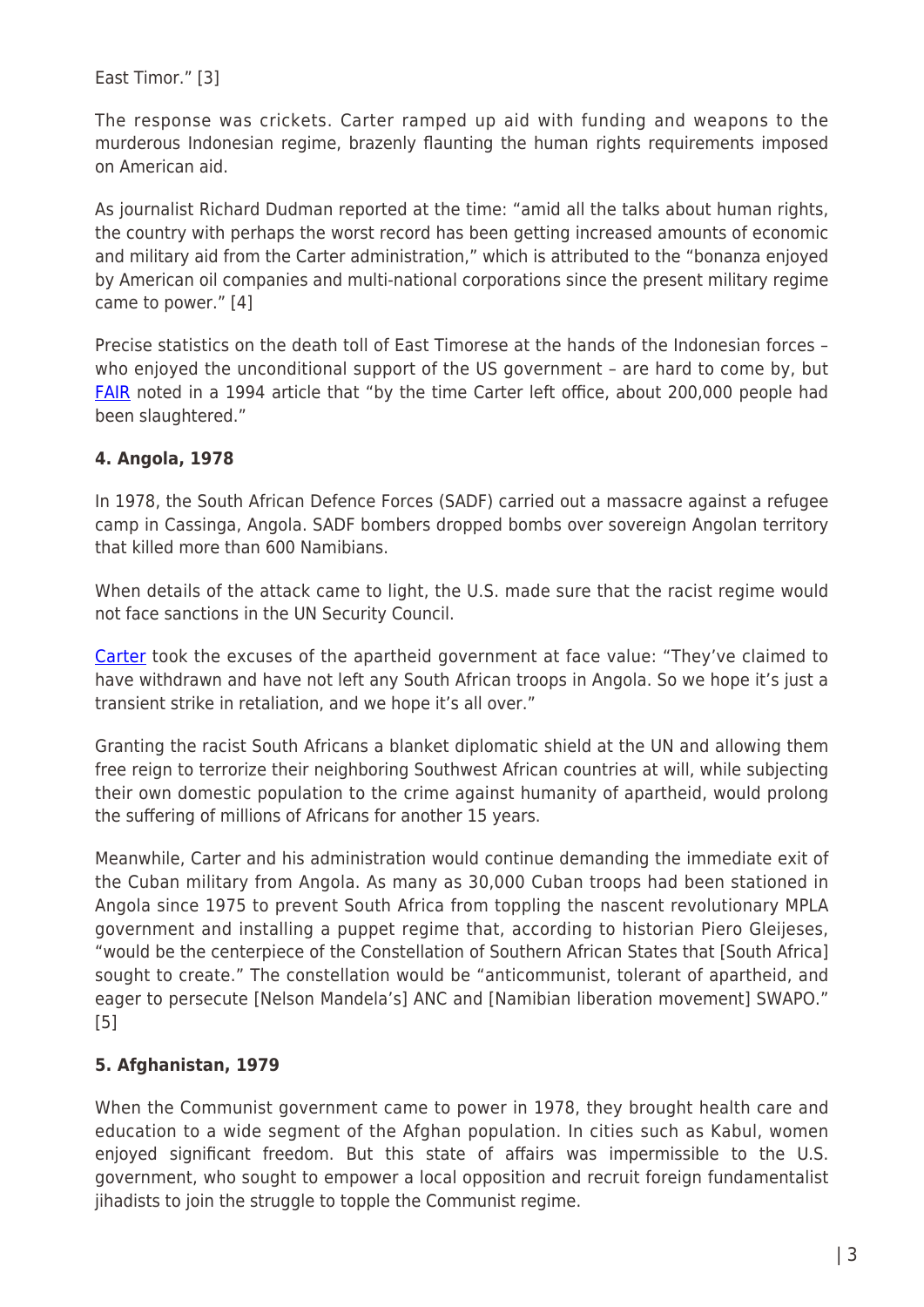"US foreign service officers had been meeting with Moujahedeen leaders to determine their needs at least as early as April 1979," writes Blum. "And in July, President Carter had signed a 'finding' to aid the rebels covertly, which led to the United States providing them with cash, weapons, equipment and supplies, and engaging in propaganda and other psychological operations in Afghanistan on their behalf." [6]

Blum says that intervention by the US and other countries worried Russia about what kind of government would end up on their borders. The Russians, Blum writes, "consistently cited these 'aggressive imperialist forces' to rationalize their own intervention in Afghanistan, which was the first time Soviet ground troops had engaged in military action anywhere in the world outside its post-World War II Eastern European borders." [7]

Soviet troops would enter Afghanistan on Christmas Eve, 1979. By the time they left in disgrace ten years later, the country was largely reduced to rubble. The devastation was so severe that the Taliban, who managed to displace the barbaric Moujahedeen, were seen by many as liberators.

It would be another 22 years before the U.S. experienced blowback on its home soil, when one of the "[Anti-Soviet warriors](http://rebrn.com/re/osama-bin-laden-516225/)" they had courted and helped train from Saudi Arabia would mastermind a plot to turn civilian airliners into missiles that were flown into the World Trade Center and the Pentagon.

# **6. El Salvador, 1980**

On February 19, 1980, Archbishop Oscar Romero, hugely popular among Salvadorans for his embrace of liberation theology, which sought to improve the socioeconomic conditions of oppressed people, sent a [letter](http://nsarchive.gwu.edu/NSAEBB/NSAEBB339/doc04.pdf) to Jimmy Carter that is worth quoting at length:

In the last few days news has appeared in the national press that worries me greatly: according to the reports your government is studying the possibility of economic and military support and assistance to the present junta government.

Because you are a Christian and because you have shown that you want to defend human rights I venture to set forth for you my pastoral point of view concerning this news and to make a request.

I am very worried by the news that the government of the United States is studying a form of abetting the arming of El Salvador by sending military teams and advisors to 'train three Salvadoran batallions in logistics, communications, and intelligence.' If this information is correct, the contribution of your government instead of promoting greater justice and peace in El Salvador will without doubt sharpen the injustice and repression against the organizations of the people which repeatedly have been struggling to gain respect for their most fundamental human rights.

Romero went on to say that the junta had "reverted to repressive violence producing a total of deaths and injuries much greater than in the recent military regimes whose systematic violation of human rights was denounced by the International Committee on Human Rights."

"I hope that your religious sentiments and your feelings for the defense of human rights will move you to accept my petition, avoiding by this action worse bloodshed in this suffering country," Romero pleaded.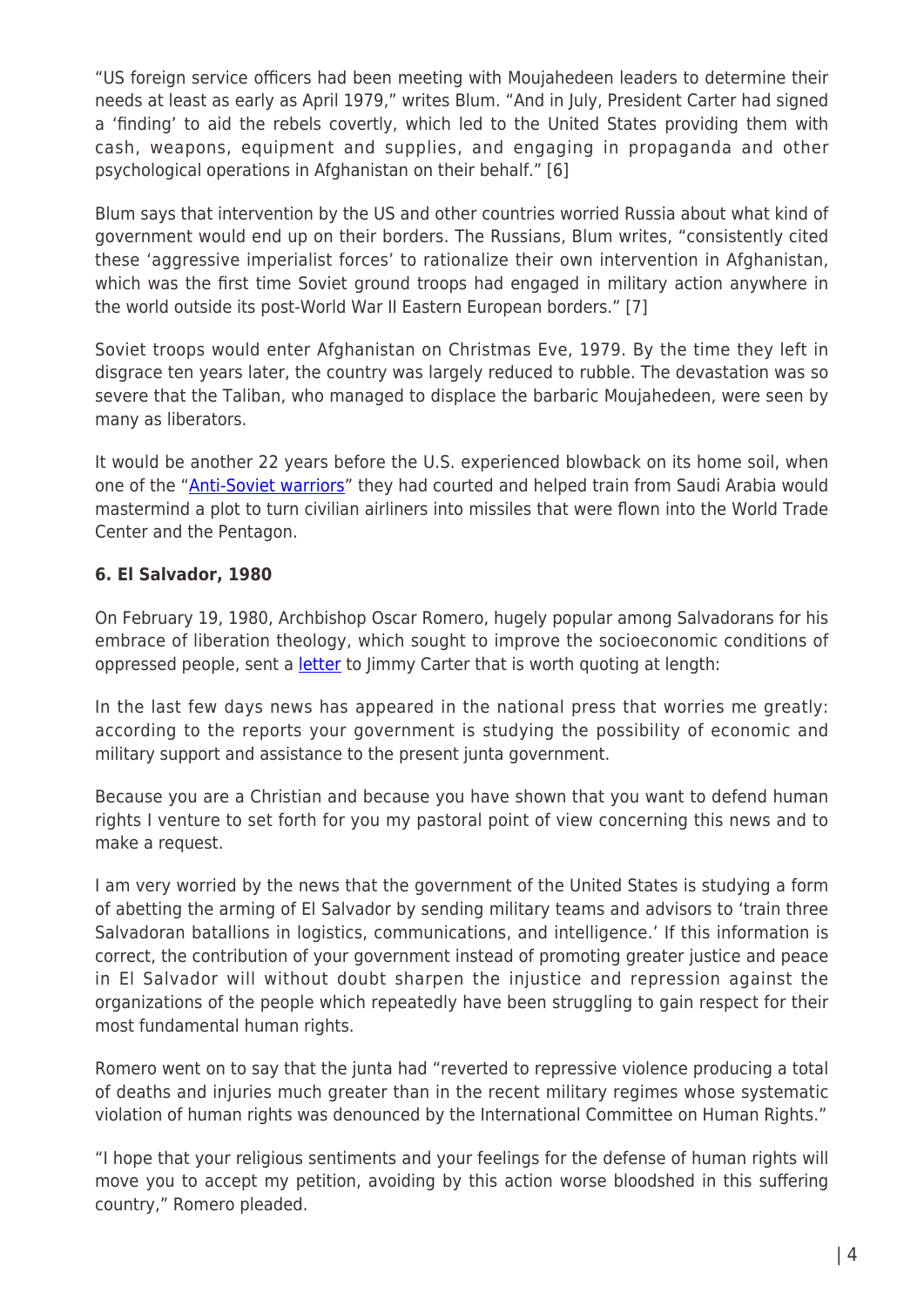Romero's letter to the President went unanswered. Nine days later, the Archbishop was [gunned down at the altar](http://internacional.elpais.com/internacional/2009/11/07/actualidad/1257548408_850215.html) by a death squad assassin while holding the Eucharist above his head. At his funeral, snipers opened fire on defenseless mourners, killing at least 30 people.

Carter responded by sending  $$5$  million in aid to the junta. They would use it to escalate their bloody counterinsurgency campaign. Fueled by American money and arms, the Civil War in El Salvador would rage on for another 12 years. It would reach its horrific culmination with **[massacre of six Jesuit scholars](http://www.mintpressnews.com/six-jesuit-scholars-american-war-self-determination/198932/)**, their housekeeper, and her teenage daughter in 1989.

#### **Post-Presidency and Legacy**

It should be noted that Carter's actions after leaving the White House have been, by far, the most impressive of any ex-President. Most importantly, he was the first mainstream political figure to call Israel's policies in the occupied territories [Apartheid](http://www.amazon.com/Palestine-Peace-Apartheid-Jimmy-Carter/dp/0743285034). This major paradigm shift has paved the way for the mainstream legitimacy of international Palestinian solidarity movements such as BDS to challenge the state of Israel's crimes.

His [Carter Center](http://www.cartercenter.org/news/pr/venezuela-052214.html) also has done extensive work studying voting systems and certifying the validity of electoral processes. In 2013, Carter debunked Secretary of State John Kerry's description of the Venezuelan election of Nicolas Maduro as questionable by stating that that the voting was "[free and fair](https://www.commentarymagazine.com/2013/06/20/jimmy-carter-gives-seal-of-approval-to-venezuela-election/)." This was an strong counterweight to American state propaganda, which sought to empower the losing Venezuelan opposition by refusing to grant legitimacy to the socialist, democratically-elected government.

But Carter's post-Presidency activism cannot bring back to life the millions of people whose lives he was complicit in extinguishing. Carter leaves behind a blood-soaked legacy strongly at odds with the view he evidently held of himself as a human rights champion. The fact that he is probably the least violent of American Presidents is as much an indictment of the American public – among whom he is still perceived as a pacifist – as it is on his murderous presidential peers.

**Matt Peppe** writes about politics, U.S. foreign policy and Latin America on his **blog**. You can follow him on [twitter.](https://twitter.com/PeppeMatt)

#### **Notes**

[1] Blum, William. Killing Hope: U.S. Military and C.I.A. Interventions Since World War II – Updated Through 2003. Common Courage Press, 2008. Kindle edition.

[2] Ibid.

[3] as quoted in Chomsky, Noam and Edward S. Herman. The Washington Connection and Third World Fascism: The Political Economy of Human Rights: Volume 1. Boston: South End Press, 1979, pg. 171

[4] Ibid, pg. 173

[5] Gleijeses, Piero. Visions of Freedom: Havana, Washington, Pretoria, and the Struggle for Southern Africa, 1976-1991. The University of North Carolina Press, 2013. Kindle edition.

[6] Blum, op. cit.